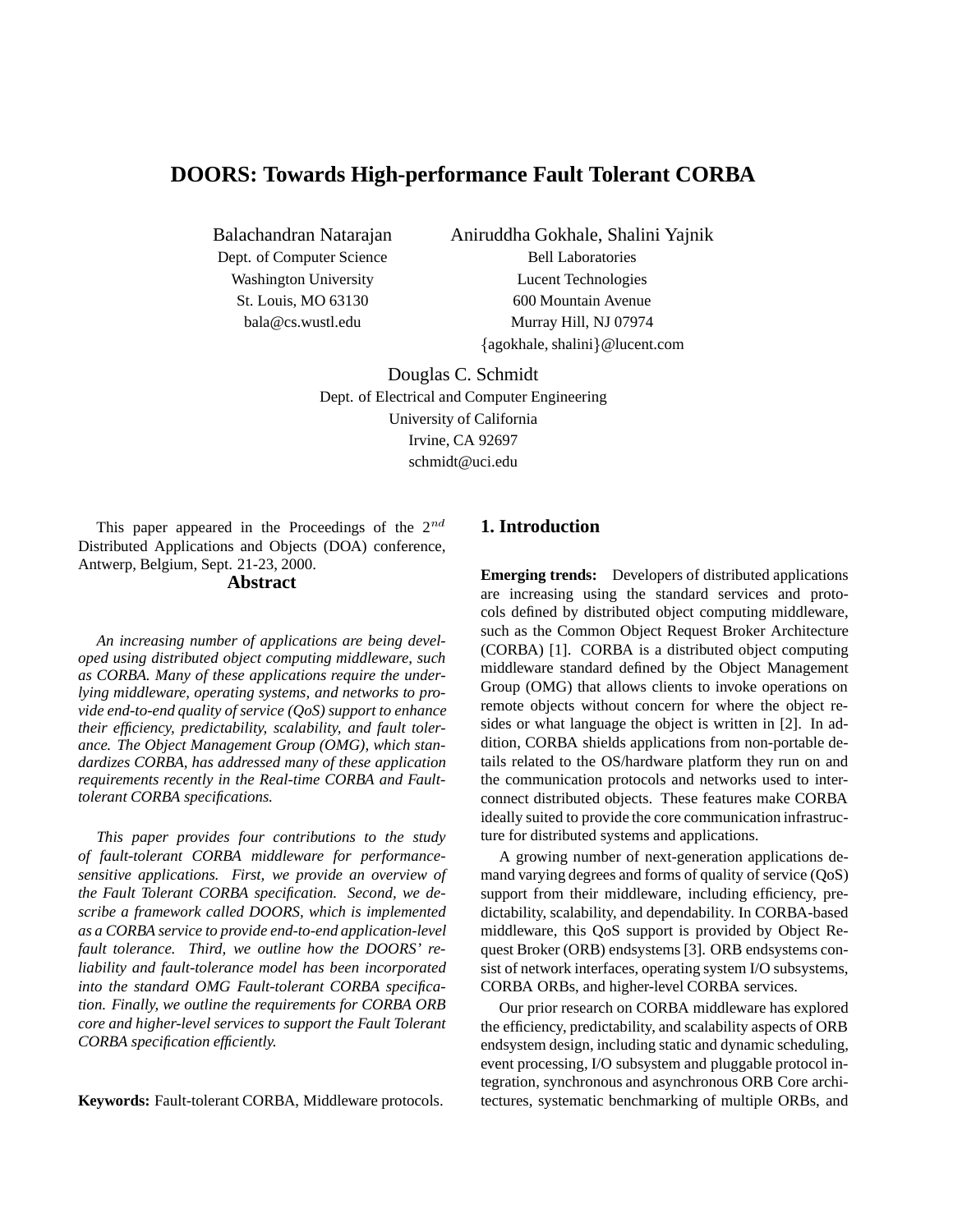optimization principle patterns for ORB performance. This paper focuses on two other dimensions in the ORB endsystem design space: *(1) identifying key aspects of CORBA implementations that support both high-performance and fault tolerant properties and (2) demarcating the responsibility between the service layer and ORB layer to support fault tolerance.*

**Limitations with current fault tolerance strategies:** There is a large body of research literature [4] and tools that focus on improving the reliability and recoverability of application *processes*. For instance, Firstwatch [5], Watchd [6], and Wolfpack [7] are tools designed to improve the fault tolerance of application processes. Techniques focusing solely on process-based failure detection and recovery, however, are not necessarily applicable to CORBA applications for the following reasons:

 **Overly coarse granularity:** Each application process may contain several simultaneously active CORBA objects and threads. If individual objects or threads fail, *e.g.*, due to a crash or abnormal termination, a process may not terminate, however. Thus, a fault tolerance strategy that detects only process failures may not identify these finergrained types of problems.

 **Inability to restore complex object relationships:** Distributed objects communicate with other distributed objects via object references. When a failed object is recovered, all object references for other local or remote CORBA objects held just before failure must be recovered. Likewise, other CORBA objects holding object references to the failed CORBA object must obtain new references, as well. Moreover, object references can be persistent *i.e.*, the references can be reassigned to new servants if the original has shutdown gracefully or abnormally. In contrast, processes do not possess these characteristics. Thus, restoring object reference relationships is a complex problem that is unique to distributed object computing middleware and is not handled well by process-based recovery strategies.

 **Restrictions on process checkpointing and recovery:** Distributed objects often maintain state that must be checkpointed periodically to survive crash failures. Fault tolerance strategies used for process checkpointing may incur excessive overhead or may be unable to checkpoint the desired state for all objects. Thus, a finer level of granularity for checkpointing process state is needed to permit individual objects in a process to checkpoint their internal state independently of each other.

As a result of the limitations with process-based reliability and recovery outlined above, it is necessary to explore new strategies or adapt existing strategies to provide high reliability and availability to CORBA-based distributed object computing applications.

**Solution approach**  $\rightarrow$  **Supporting fault tolerance for CORBA objects:** Fault tolerance strategies for distributed object computing middleware, such as CORBA, address the limitations of process-based fault tolerance. In general, research on fault tolerance for CORBA ORBs and its applications can be divided into the three strategies [8], an *integration* strategy, an *interception* strategy, and a *service* strategy, which are outlined below:

**1. Integration strategy:** In this strategy, the ORB is modified to provide the necessary fault tolerance support, which will likely make the ORB non-compliant with the CORBA standard. The extent of the ORB modifications depends on the functionality that is being added, *e.g.*, a reliable, totally ordered group communication mechanism could be added to deliver CORBA requests. For instance, a modified ORB can be linked with the client application as shown in Figure 1, and used to convert the ORB re-



**Figure 1. Integration Fault Tolerance Strategy**

quests into multi-cast messages of the underlying toolkit. The *adapter object* linked with the ORB provides the mapping to convert ORB requests to multi-cast messages. Orbix+Isis [4] and Electra [9] are examples of the integration strategy.

**2. Interception strategy:** In this strategy, requests made by client objects are captured *externally* to the ORB, *e.g.*, via an OS-level interceptor [10], such as the /proc file system in UNIX. As shown in Figure 2, the interceptor can modify the client request parameters to alter the behavior of the application or to enhance the application with new functionality. The modified requests are then mapped on to a reliable group communication messaging system. The Eternal system [11], and the AQuA framework [12] are examples of the interception strategy.

**3. Service strategy:** In this strategy, a set of interfaces and objects are defined as a CORBA service that provides the policies and mechanisms for delivering fault tolerance to applications. Thus, fault tolerance can be provided as a part of the standard suite of CORBA Services, without requiring extensive modifications to CORBA ORBs. Figure 3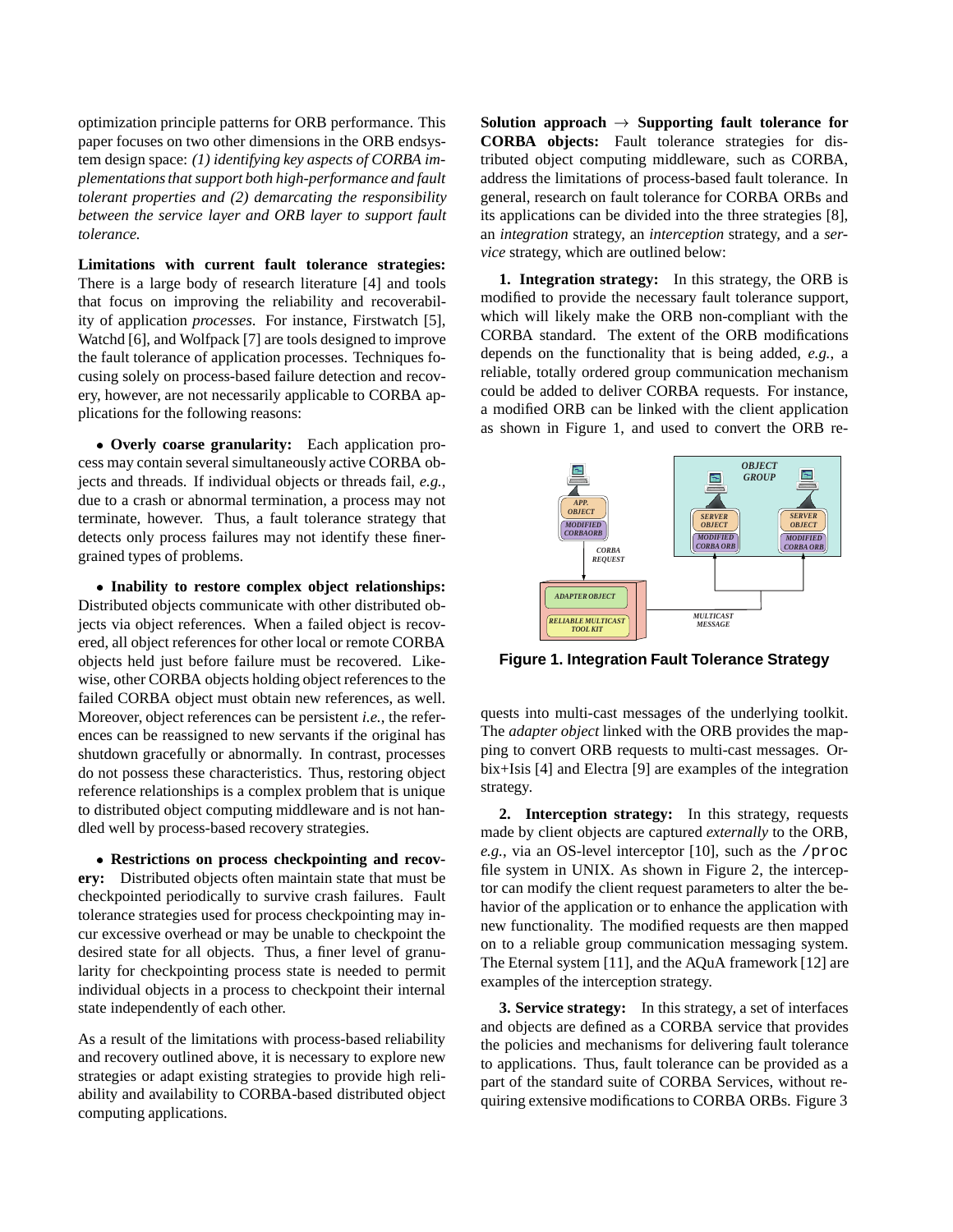

**Figure 2. Interception Fault Tolerance Strategy**

illustrates this strategy. An *object group* is registered with



**Figure 3. Service Fault Tolerance Strategy**

the fault tolerant service. Client applications query the service to obtain the object group and make invocations on the object group. The service manages the replicas and the state of their associated objects. The Distributed Object-Oriented Reliable Service (DOORS) [13], which is our focus in this paper, is an example of this strategy.

The *interception* and *service* strategies outlined above have been incorporated in the OMG Fault Tolerant CORBA (FT-CORBA) specification [14], which was adopted as a standard in January, 2000.

**Paper organization:** The remainder of this paper is organized as follows: Section 2 summarizes the recently adopted Fault Tolerant CORBA (FT-CORBA) specification, illustrates the concepts from DOORS that were incorporated into this standard, and outlines the design of DOORS; Section 3 presents the key ORB-level and service-level features that an FT-CORBA implementation must support to simultaneously achieve high reliability *and* performance; and Section 4 presents concluding remarks.

## **2. Overview of Fault Tolerant CORBA**

The Fault Tolerant CORBA (FT-CORBA) [14] specification defines a standard set of interfaces, policies, and services that provide robust support for applications requiring



**Figure 4. The Architecture of Fault Tolerant CORBA**

high reliability. The fault tolerance mechanism used to detect and recover from failures is based on *entity redundancy*. Naturally, in FT-CORBA the redundant entities are replicated CORBA objects.

This section presents an overview of the FT-CORBA standard and explains how this standard is being realized with the Distributed Object-Oriented Reliable Service (DOORS). DOORS is a prototype implementation of FT-CORBA that implements a core subset of the functionality defined by the standard. Through our contributions and active participation in the OMG working group on Fault Tolerant CORBA, the concepts pioneered by DOORS and key lessons learned in its development have been integrated into the FT-CORBA standard.

#### **2.1. Overview of the FT-CORBA Architecture**

Fault tolerance for CORBA objects is achieved via *replication*, *fault detection*, and *recovery*. Replicas of a CORBA object are created and managed as a "logical singleton" [15] composite object. This strategy allows greater flexibility in configuration management of the replicas.

Figure 4 illustrates the key components in the FT-CORBA architecture. All components shown in the figure are implemented as standard CORBA objects, *i.e.*, they are defined using CORBA IDL interfaces and implemented using servants that can be written in standard programming languages, such as Java,  $C_{++}$ , C, or Ada. The functionality of each component is described below.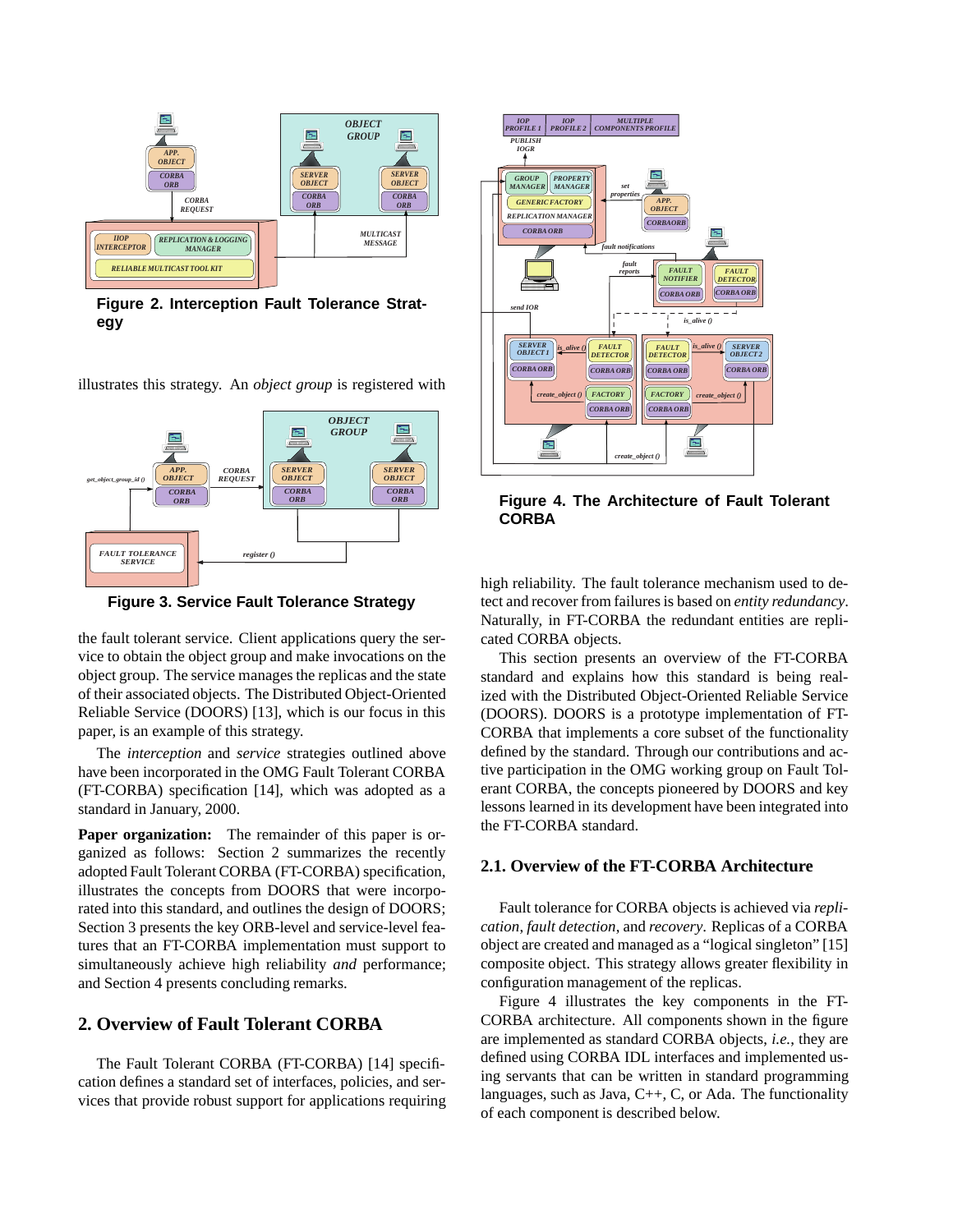**Interoperable object group references (IOGRs):** FT-CORBA standardizes the format of interoperable object references (IOR) used for the individual replicas. An IOR is a flexible addressing mechanism that identifies a CORBA object uniquely [1]. In addition, it defines an IOR for composite objects called the *interoperable object group reference* (IOGR), which is illustrated in Figure 5. The



**Figure 5. Example of an IOGR**

IOGR contains multiple TAG INTERNET IOP profiles any of which may be used to reach the server object group. The TAG FT GROUP component is contained in every profile of the reference. The TAG FT PRIMARY component is contained in only one profile of the reference.

FT-CORBA servers can publish IOGRs to clients. Clients use these IOGRs to invoke operations on servers. The client ORB transmits the request to the appropriate server object that handles the request. The client application need not be aware of the existence of server object replicas. If a server object fails, the client ORB cycles through the object references contained in the IOGR until the request is handled successfully by a replica object. The references in the IOGR are considered invalid only if all server objects fail, in which case an exception is propagated to the client application.

**Replication manager:** This component is responsible for managing replicas and contains the following three components:

**1. PropertyManager:** This component allows properties of an object group to be selected. Common properties include the replication style, membership style, consistency style, and initial/minimum number of replicas. Example replication styles include the following:

 $\bullet$  COLD PASSIVE – In this replication style, the replica group contains a single primary replica that responds to client messages. If a primary fails an idle replica is spawned on-demand to function as the new primary.

- WARM\_PASSIVE In the WARM\_PASSIVE replication style, the replica group contains a single primary replica that responds to client messages. In addition, one or more backup replicas are pre-spawned to handle crash failures. If a primary fails a backup replica is selected to function as the new primary and a new backup is created to maintain a constant replica group size.
- $\bullet$  ACTIVE In the ACTIVE replication style all replicas are primary and handle client requests independently of each other. To ensure a single reply sent to the client and to maintain consistent state amongst the replicas, a special group communication protocol is necessary.

Membership of a group and data consistency of the group members can be controlled either by the FT-CORBA infrastructure or by applications. FT-CORBA standardizes both application-controlled and infrastructure-controlled membership and consistency styles.

**2. GenericFactory:** For the infrastructure-controlled membership style, the ReplicationManager uses the GenericFactory to create object groups and individual members of an object group.

**3. ObjectGroupManager:** For the applicationcontrolled membership style, applications use the ObjectGroupManager interface to create, add, or delete members of an object group.

**Fault detector and notifier:** FaultDetectors are CORBA objects responsible for detecting faults via either a *pull-based* or a *push-based* mechanism. A *pull-based* monitoring mechanism periodically polls applications to determine if their objects are "alive." FT-CORBA requires application objects to implement a PullMonitorable interface that exports an is alive operation. A *push-based* monitoring mechanism can also be implemented. In this scheme, which is also known as a "heartbeat monitor," applications implement a PushMonitorable interface and send periodic heartbeats to the FaultDetector.

A FaultDetector report the faults it identifies to a FaultNotifier. In turn, a FaultNotifier propagates these notifications to a ReplicationManager, which performs recovery actions. In addition, other applications in the system that are interested in monitoring fault activity can register with the FaultNotifiers to receive their events.

Complex applications can provide FaultAnalyzers to expand, correlate, condense, and analyze fault reports. The functionality provided by FaultAnalyzers is usually platform- and application-specific. For example, a se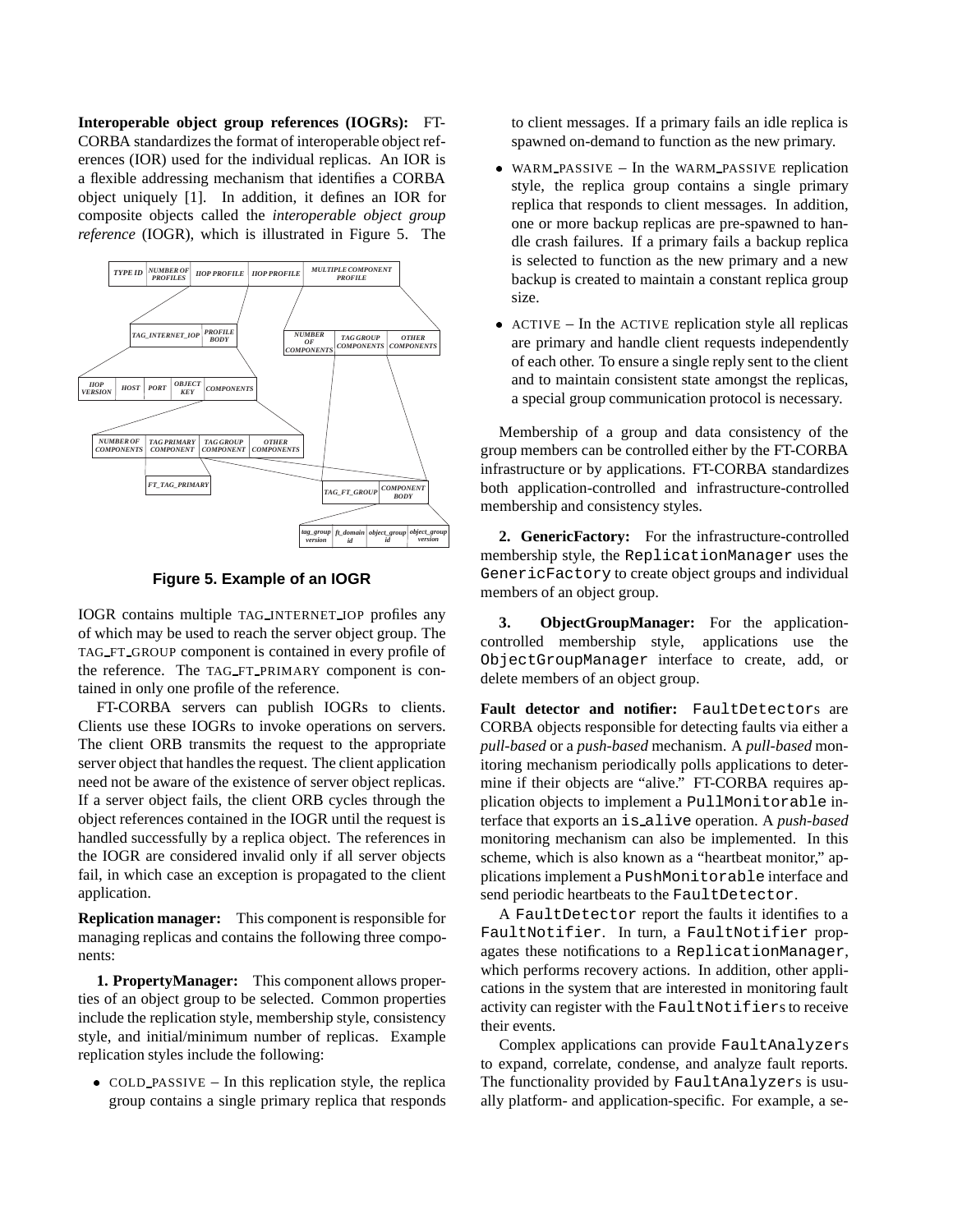quence of fault reports can be correlated to identify a single failure condition.

**Logging and recovery:** For the application-controlled consistency style, applications are responsible for their own failure recovery. For the infrastructure-controlled consistency style, however, FT-CORBA defines a logging and recovery mechanism. This mechanism is responsible for intercepting and logging CORBA GIOP messages from client objects to servers. Figure 6 illustrates how the logging



**Figure 6. Operation of the Logging Mechanism**

mechanism operates during normal operation. Once a fault occurs, as a part of the recovery action, the messages that are recorded are played back to the new primary. This will get the new primary in a state consistent with the old primary before failure. Figure 7 illustrates how the recovery



*STATE*

**Figure 7. Operation of the Recovery Mechanism**

mechanism applies messages from the log on to the replica to get it to the current state. The backup member in a object group with WARM PASSIVE replication style should receive state updates at constant intervals of time during normal operation. During recovery, when a backup member is promoted to a primary, the recovery mechanism applies to the backup member only the recent state updates after the last complete update. For an object group configured with the

COLD PASSIVE replication style, a new backup is created and the recovery mechanism applies the complete log to the backup.

After all replicas are consistent, the recovery mechanism then re-invokes the operations that were made by the client, but which did not execute due to the primary replica's failure. In addition, it retrieves a consistent state for the new replica. The logging and recovery mechanism ensures that failovers are transparent to applications.

**Fault Tolerance Domains:** To manage very large and complex applications, the FT-CORBA standard defines a feature called *fault tolerance domains*. The purpose of fault tolerance domains is to allow applications to scale to arbitrary sizes. A single fault tolerance domain consists of one or more hosts and one or more object groups, as illustrated in Figure 8. In addition, hosts can be part of several domains



**Figure 8. Fault Tolerant CORBA Domains**

simultaneously. Complex, large-scale applications consist of several object groups that often span one or more fault tolerance domains. All object groups within a single fault tolerance domain are managed by a single logical domainspecific ReplicationManager. The FT-CORBA standard allows both intra- and inter-domain invocations of requests on object groups.

#### **2.2. Requirements of the FT-CORBA Standard**

The FT-CORBA standard imposes the following requirements on CORBA middleware:

**Preserving the CORBA object model:** For the infrastructure-controlled consistency style, the behavior of a replicated object should appear as though it is a single non-replicated CORBA object.

**Enhancements to the CORBA object reference model:** The standard defines three new *tagged components* into the object reference model. These tagged components are used to denote multiple components in a replicated object reference. The standard mandates that ORBs not supporting FT-CORBA should be able to handle such object references. In addition, objects hosted by such ORBs should be able to invoke operations on these multiple profile object references.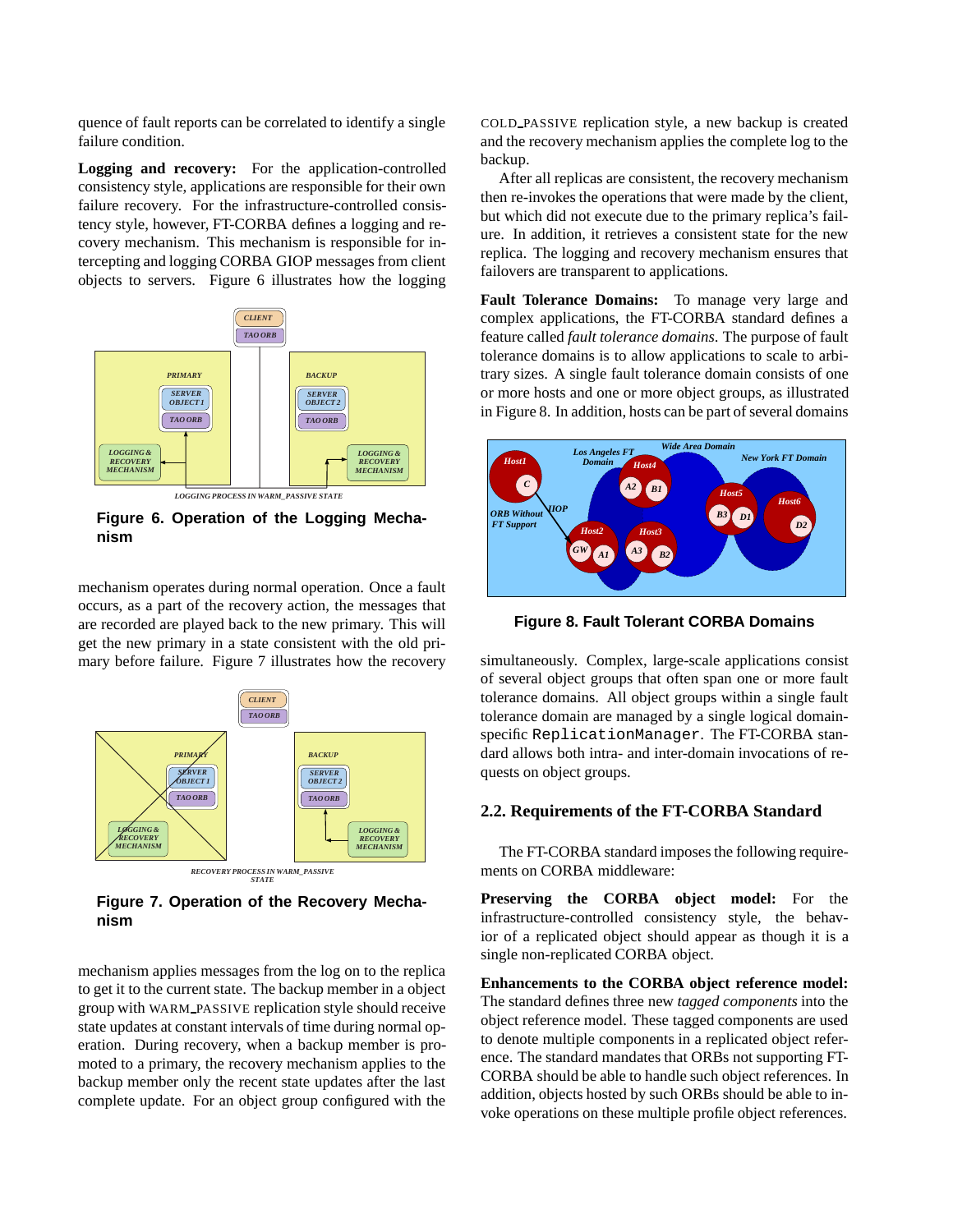**No single point of failure:** FT-CORBA is designed to prevent single points of failure within a distributed object computing system. As a result, each component described above must itself be replicated and a mechanism provided to deal with potential failures and recovery, as described in Section 2.4.

**Bounded fault detection and notification:** The FT-CORBA standard mandates a timely detection and notification of faults to the ReplicationManager and subsequent recovery from failures.

**Transparent failovers:** Recovery from failure and managing the size of the replica object group is transparent to clients making requests to that object group. Moreover, as mentioned earlier, client applications should not need to distinguish between making requests to a replicated object or a non-replicated object.

**Transparent client redirection and reinvocation:** As explained earlier, the standard defines an IOGR which the client ORB uses to send requests to the replica object group. If a failure occurs when a client communicates with an IOR within the IOGR, the client ORB redirects the request to other IORs within the IOGR. The client ORB systematically reinvokes the request until the request succeeds. This redirection and reinvocation of requests is transparent to the client application.

To maintain the *at-most-once* semantics of the CORBA object model, the FT-CORBA standard defines a REQUEST service context that the client ORB includes in requests. The REQUEST service context includes a unique *client ID* for the client, a *retention ID*, and an *expiration time* for the request. The client ID and retention ID together uniquely identify a request. This mechanism is used by the server ORB to identify duplicate requests. For any duplicate request that has already been successfully serviced before, the server ORB sends identical replies as before from the log of requests and corresponding replies it maintains. The expiration time is used to determine the amount of time that a server ORB should maintain the log for a request and its corresponding reply, if any.

FT-CORBA also defines the GROUP VERSION service context that the client ORB sends in a request. This service context includes the group version number of the replica group to which it sends a request. The server ORB uses this information to determine if the client ORB has an obsolete IOGR for the server object group. If the IOGR is obsolete the server ORB sends a LOCATE FORWARD PERM message to the client ORB with the new IOGR.

#### **2.3. Limitations of the FT-CORBA Standard**

Due to the diverse set of fault-tolerance requirements and the large variety of distributed applications requiring faulttolerance, the current version of the FT-CORBA standard compromises on the number of interfaces, policies, and features it provides. As a result, FT-CORBA vendors are free to provide proprietary extensions. The objective in specifying the standard is to gain insight into the types of extensions required to satisfy additional demands imposed by a range of applications. These insights are intended to drive subsequent revisions of the standard.

The limitations imposed by the current FT-CORBA standard include the following:

Legacy ORBs: A client hosted by a legacy ORB not supporting the FT-CORBA standard can continue to invoke operations on the replicated server. However, it will not benefit from the fault-tolerant properties offered by the replicated server.

**Vendor dependences:** All hosts belonging to a single fault tolerance domain must use ORBs from the same vendor to ensure interoperability and a higher degree of fault tolerance beyond what is specified by the FT-CORBA standard. This limitation stems from the fact that the vendors are free to provide proprietary extensions to overcome lack of provision of certain domain-specific interfaces or policies in the FT-CORBA standard.

**Deterministic behavior:** For the infrastructurecontrolled consistency style, deterministic behavior is required of application objects, as well as ORBs, to ensure strong replica consistency.

**Inability to handle certain types of faults:** The FT-CORBA standard provides no mechanism to handle faults due to network partitioning. In addition, it cannot handle (1) *commission faults*, where incorrect results are produced by the hosts or objects and (2) *correlated faults*, where errors are caused due to design or programming faults.

#### **2.4. Impact of DOORS on the FT-CORBA Standard**

DOORS was developed prior to the FT-CORBA standard as an experimental fault tolerant CORBA middleware. Through our contributions and active participation in the OMG working group on Fault Tolerant CORBA, the concepts pioneered by DOORS and the lessons learned implementing fault tolerant CORBA middleware have been integrated into the FT-CORBA standard. The current version of DOORS implements a subset of the functionality of the FT-CORBA standard. Below, we describe the FT-CORBA functionality offered by DOORS and present the interaction protocol among the DOORS components. This description also outlines how the DOORS model has influenced the FT-CORBA standard.

Figure 9 illustrates the interaction of key components in the DOORS framework. As shown in the figure, DOORS has a ReplicationManager component that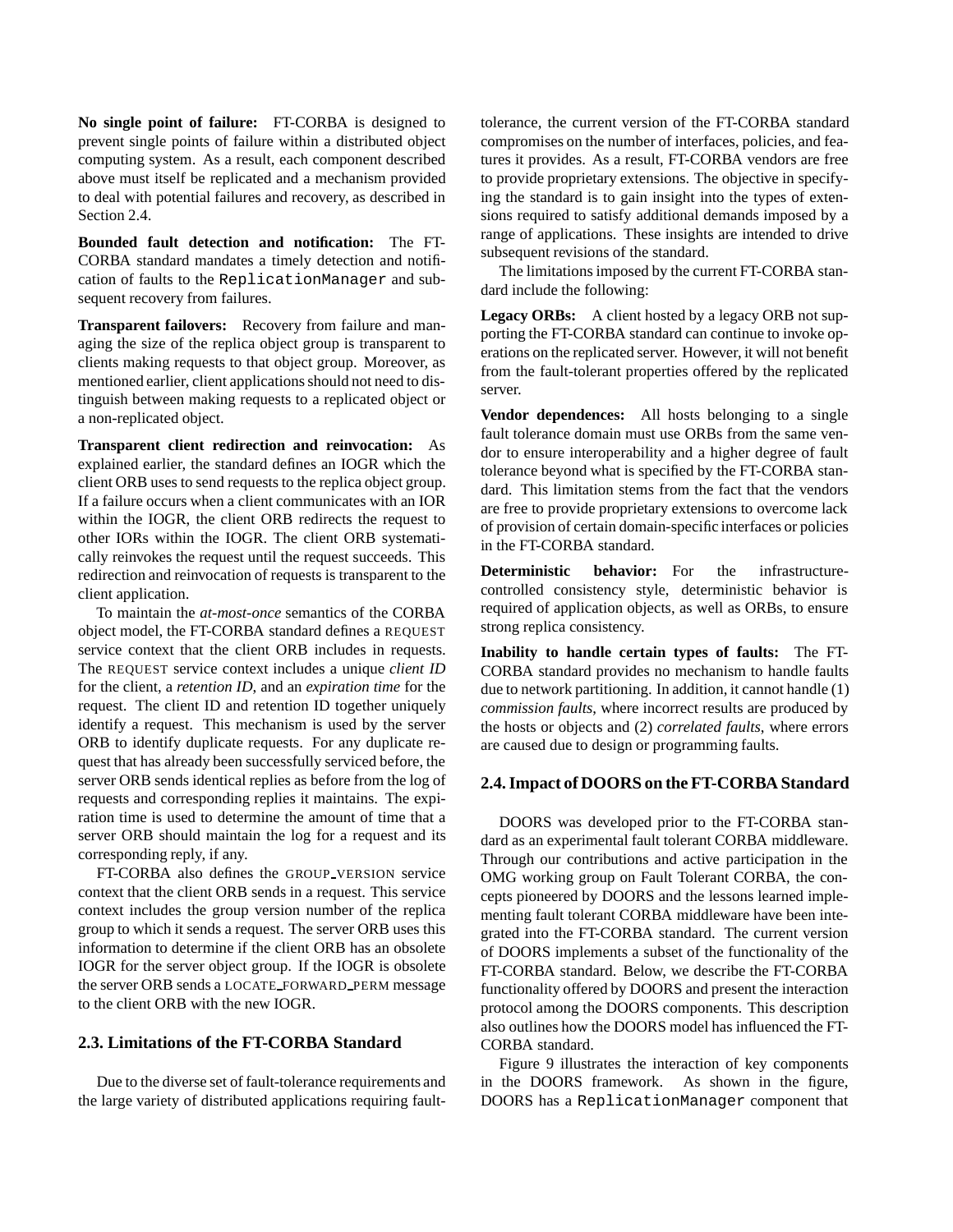

**Figure 9. Components in the DOORS Fault Tolerance Architecture**

encapsulates most of the property management and group management functionality defined in FT-CORBA. The FaultDetector and the Super FaultDetector components support hierarchical fault detection and notification. The FaultDetectors perform object-level fault detection and Super FaultDetectors perform hostlevel fault detection. By making the FaultDetector and Super FaultDetector CORBA objects, they can detect the liveness of CORBA objects and perform the same functions as process-level monitors.

In addition, FaultDetectors and Super FaultDetectors act as FaultNotifiers and propagate fault reports to the ReplicationManager. FaultDetectors support both push-based (heartbeats) and pull-based (polling) object monitoring. All FT-CORBA infrastructure components, *i.e.*, the FaultDetector and ReplicationManager, are monitored by a Super FaultDetector via heartbeats. Thus, DOORS uses replication and monitoring of infrastructure components to ensure there is no single point of failure in the system.

DOORS uses a service strategy to provide fault tolerance to CORBA applications. This strategy has been incorporated into the FT-CORBA standard. The servicelevel management components of FT-CORBA are derived directly from DOORS' service-level management components, such as its ReplicationManagers and FaultDetectors.

# **2.5. Overview of the FT-CORBA/DOORS Fault Tolerance Protocol**

Figure 10 illustrates the protocol interactions between the components of the DOORS framework when an appli-



### **Figure 10. FT-CORBA Component Interaction Protocol in DOORS**

cation uses a WARM PASSIVE scheme. As shown in the figure, establishing a replica group using this scheme involves the following steps:

- 1. An application manager can request the ReplicationManager to create a replica group using the create object operation of the FT-CORBA's GenericFactory interface and passing it a set of fault tolerance properties for the replica group.
- 2. The ReplicationManager, as mandated by the FT-CORBA standard, delegates the task of creating individual replicas to local factory objects based on the ObjectLocation property. The local factories return individual object references of created objects to the ReplicationManager.
- 3. At this point, the ReplicationManager informs FaultDetectors to start monitoring the replicas.
- 4. The ReplicationManager collects all the IORs of the individual replicas, creates an IOGR for the group, and designates one of the replicas as a primary.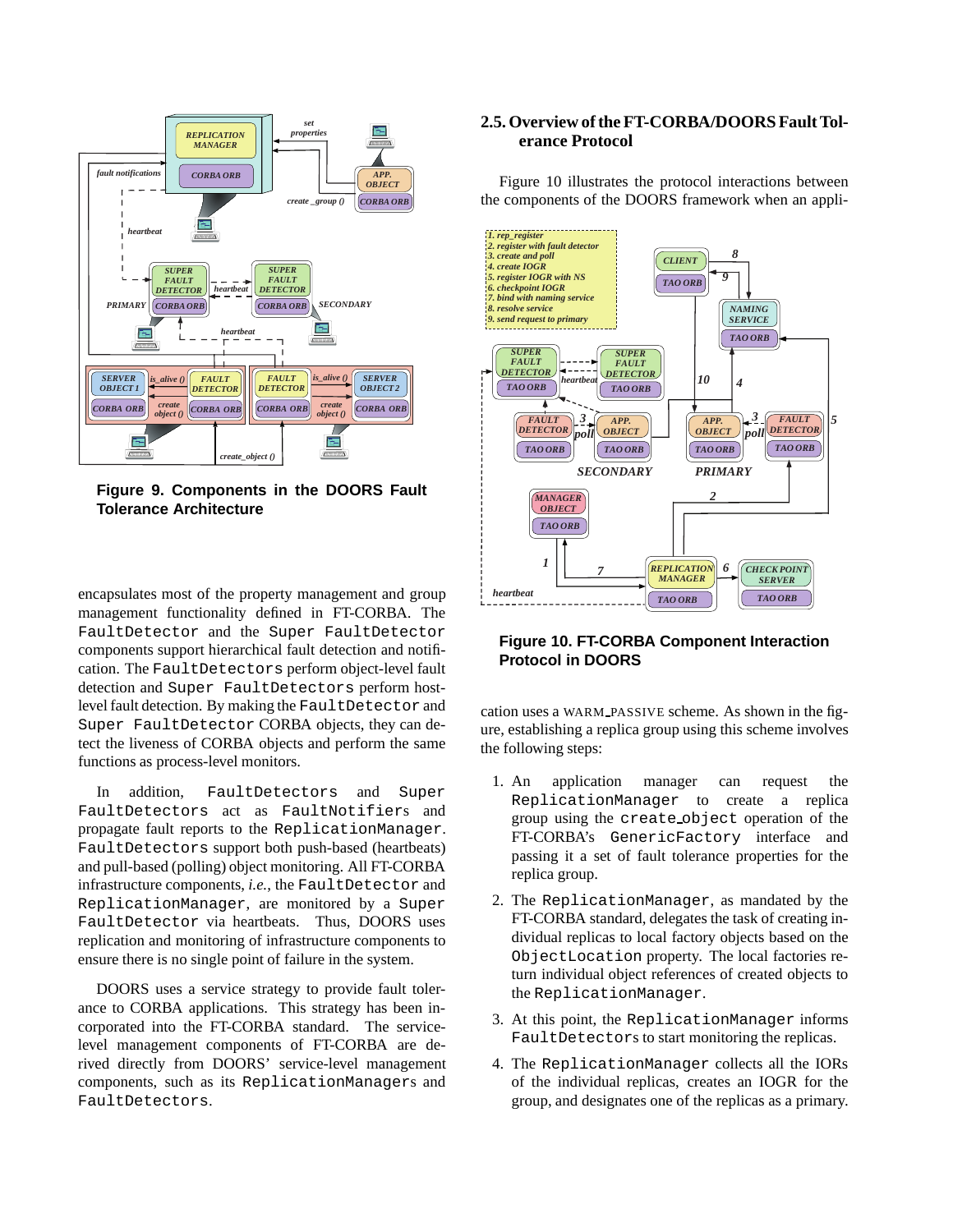For an active replication style, all replicas will be designated as primaries.

- 5. The ReplicationManager then registers the IOGR with the Naming Service, which publishes it to other CORBA applications and services.
- 6. The ReplicationManager checkpoints the IOGR and other state.
- 7. A client interested in the service contacts the Naming Service.
- 8. The Naming Service responds with the IOGR.
- 9. Finally, the client makes a request and the client ORB ensures that the request is sent to the primary replica.

Depending on the monitoring style chosen, *e.g.*, heartbeat vs. polling, the FaultDetector will continue monitoring the replicas at periodic intervals after a replica group is established. FaultDetectors and ReplicationManager send heartbeats to a primary "Super" FaultDetector at periodic intervals. Since FT-CORBA does not allow single points of failures the Super FaultDetector itself is replicated. These replicas send heartbeats to each other at periodic intervals. One such Super FaultDetector is designated as a primary and others are backups. If the primary fails, the other backups elect a new primary.

### **2.6. Unimplemented FT-CORBA features of DOORS**

This section describes features of the FT-CORBA standard not implemented in the current version of DOORS.

**Active replication style:** Although the DOORS' ReplicationManager is programmed to handle object group creation and recovery that uses the ACTIVE replication style, there is no provision in the current version to use a group communication protocol. We are working on an implementation that uses TAO's pluggable protocols framework [16], which will enable DOORS to be configured with any group communication protocol that can be configured into the framework.

**Infrastructure-controlled logging and recovery:** The current version of DOORS just supports applicationcontrolled logging and recovery mechanisms. We are integrating a solution based on *portable interceptors* to support infrastructure-controlled logging and recovery.

**Fault notifier:** The current DOORS implementation does not provide a FaultNotifier. Instead, the fault detection and notification functionality is combined in the FaultDetectors.

#### **2.7. DOORS Extensions to the FT-CORBA standard**

This section describes the extensions DOORS provides to address several limitations of the FT-CORBA standard or lack of features from certain ORB.

**Enhanced IOGR:** For each group of *n* replicas in DOORS, the ReplicationManager creates an interoperable object group reference (IOGR) with  $n + 1$ profiles. The last profile contains a reference to the ReplicationManager, with the object group's identifier encapsulated inside the profile.

When an IOGR is published to the client, the client can invoke operations via the IOGR. When an object fails to respond to polling from the FaultDetectors, or if the FaultDetectors fail to receive heartbeats from the replicas, the FaultDetectors signal a failure to the ReplicationManager. The ReplicationManager starts a new backup as a corrective action. At that instant, the IOGR held by the client becomes a "stale" object reference since the constituents of the groups have changed. The client continues to use the same IOGR, however, since the other constituents in the IOGR are still valid.

After all replicas in the IOGR have been tried, the client ORB uses the last reference to make a call on the ReplicationManager. The ReplicationManager which is aware of the new IOGR for the object group uses the GIOP LO-CATE FORWARD mechanism to forward the new IOGR to the client ORB. The client ORB thereafter uses the new IOGR to invoke requests on the object group. This scheme is useful when the underlying ORB does not provide support for the GROUP VERSION service context that detects stale IOGRs.

**Fault notification:** The DOORS FaultDetectors use proprietary interfaces to notify faults to the ReplicationManager. The DOORS fault notification interfaces enable the ReplicationManager to locate the failed object group in its internal tables. In contrast, the interfaces provided by FT-CORBA are less efficient because they are based on the interfaces defined by the CORBA *Notification* service, which use CORBA Anys to pass information.

**Additional properties:** DOORS defines additional properties to identify the replica type, *e.g.*, PRIMARY, BACKUP, or IDLE. In addition, DOORS defines a property that determines how many missed heartbeats to allow before declaring a replica object dead. This property is important to prevent unnecessary fault detection and recovery, which is expensive and degrades system availability until recovery is completed.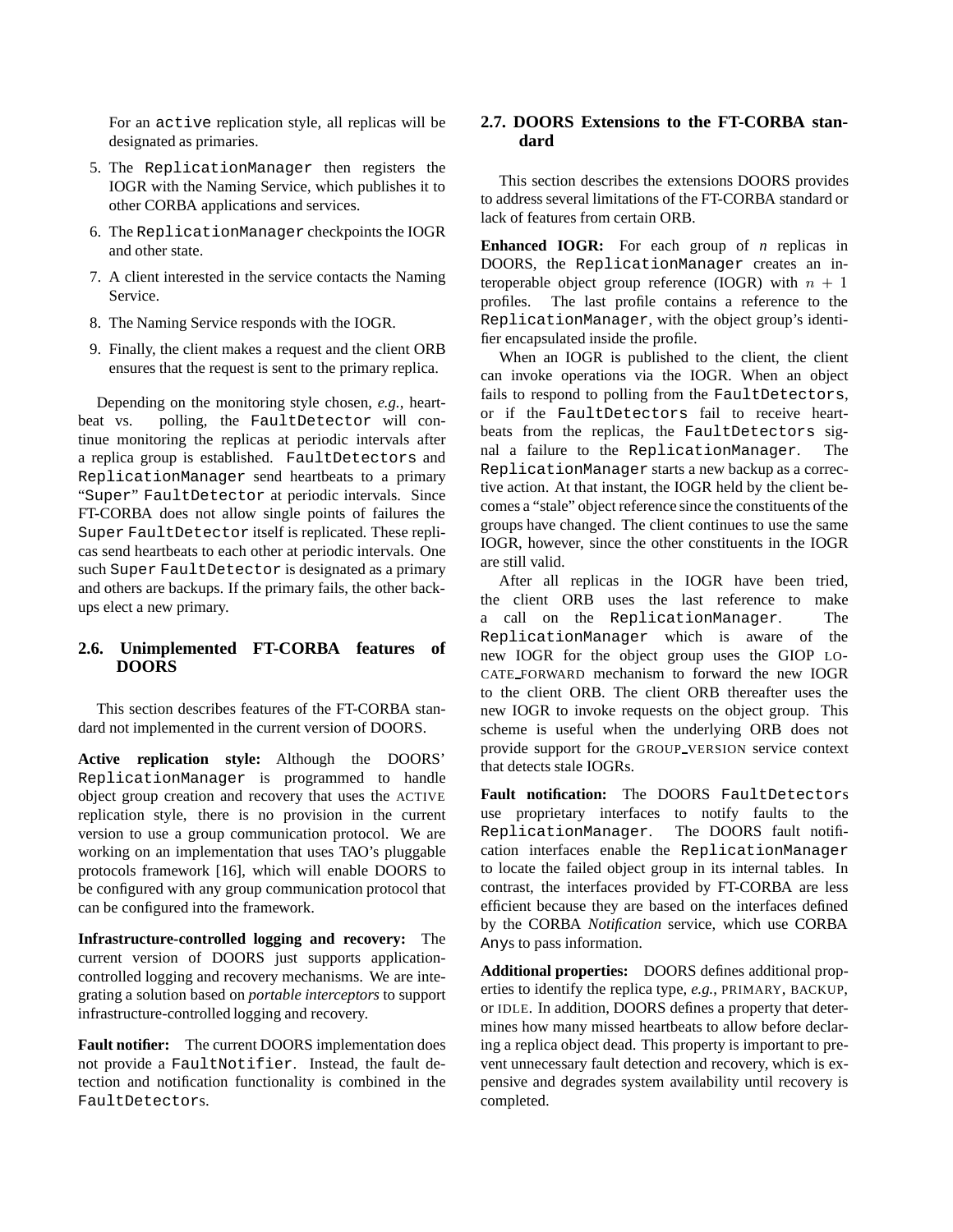## **3. Requirements for High-performance, Fault Tolerant CORBA**

Our experience implementing the FT-CORBA specification and the TAO ORB [3] has provided many insights on the requirements for implementing high-performance and fault tolerant middleware. Below, we describe these requirements, which we categorize into (1) ORB Corespecific and (2) FT-CORBA service-specific.

## **3.1. ORB Core Requirements for Highperformance FT-CORBA**

This section describes the requirements that must be addressed to implement a high-performanceORB Core to support FT-CORBA.

**IOGR parsing and connection establishment:** To send a request, the FT-CORBA standard recommends that the client ORB first establish a connection to the TAG FT PRIMARY replica component of the TAG INTERNET IOP profile. Since the FT-CORBA standard does not mandate the location of the TAG\_FT\_PRIMARY component, the ORB core must provide an efficient strategy of parsing the IOGR to extract the desired component.

Implementing efficient IOGR component parsing is complicated for the passive replication style when the primary replica has failed and an alternate replica is promoted to the primary. In this case, the client ORB has a stale IOGR. Thus, any request made to the primary replica component in the stale IOGR will fail and the client ORB must reissue the request on alternate replicas belonging to the server object group.

If the alternate replica to which a connection is established and request is reissued is not a primary, the client ORB will receive one or more LOCATION FORWARD messages, thereby degrading response time. Thus, the ORB Core should provide efficient and predictable IOGR parsing and handling of LOCATION FORWARD messages.

As explained in Section 2.2, the server ORB is required to parse both incoming client requests and service their contexts. If it receives a GROUP VERSION service context, the server ORB must determine based on the group version number if the IOGR in the client request is stale. In this event, the server ORB must first respond with an LO-CATE FORWARD PERM exception to the client and pass it the latest IOGR. The server ORB should implement these steps efficiently to improve response time and increase availability.

**2. Reliable handling of messages:** As mentioned in Section 2.2, in the event of failure, the client ORB must retry the request to other components of the IOGR. Below, we outline three scenarios that make this task challenging to implement efficiently.

 **Client receives no reply:** Several factors can cause a client not to receive a reply. For example, a server object may have failed, a tw-way request may execute for an extended time, or network congestion may delay a reply. Normally, the client ORB or communication protocol associates a timeout with every invocation to the server. If the delay in receiving a reply is longer than the timeout, the client ORB does not propagate an exception to the application. Instead, it pings the server to determine liveness.

If the server does not respond to the ping, the client ORB attempts to contact the server over alternative network paths specified in the IOGR. If that fails too, then the client ORB tries to establish a connection with an alternate replica. A poor implementation of this scheme could result in jitter and reduce predictability, which is unacceptable for certain mission-critical applications.

 **Failure of server object processing:** In an infrastructure-controlled consistency style, the server ORB is required to track the CORBA requests relative to the target object group. When a client request arrives at the server ORB, it can be in two different states if the target object crashes:

- 1. The target object could have failed just before an upcall is made to the servant.
- 2. The target object could have failed after an upcall to the servant is made.

The information logged by the server ORB's logging mechanism should cater to these different failure conditions. To guarantee predictable response time, therefore, efficient implementations of the logging and recovery mechanism must be provided.

 **Duplicate client messages:** To handle duplicate client messages and preserve CORBA's "at-most-once" semantics, the server ORB must parse the incoming client request to extract the REQUEST service context. This information identifies the request that the server ORB must use to consult the log and determine if it is a duplicate. Efficient implementations of request parsing for the service contexts and log lookups are essential to guarantee bounded and predictable response time to clients.

#### **3.2 Service-level requirements for Fault Tolerant CORBA**

For FT-CORBA to be widely used, it is imperative that the FT-CORBA service layer incur negligible impact on performance. This section describes the FT-CORBA service requirements that must be addressed to provide high performance.